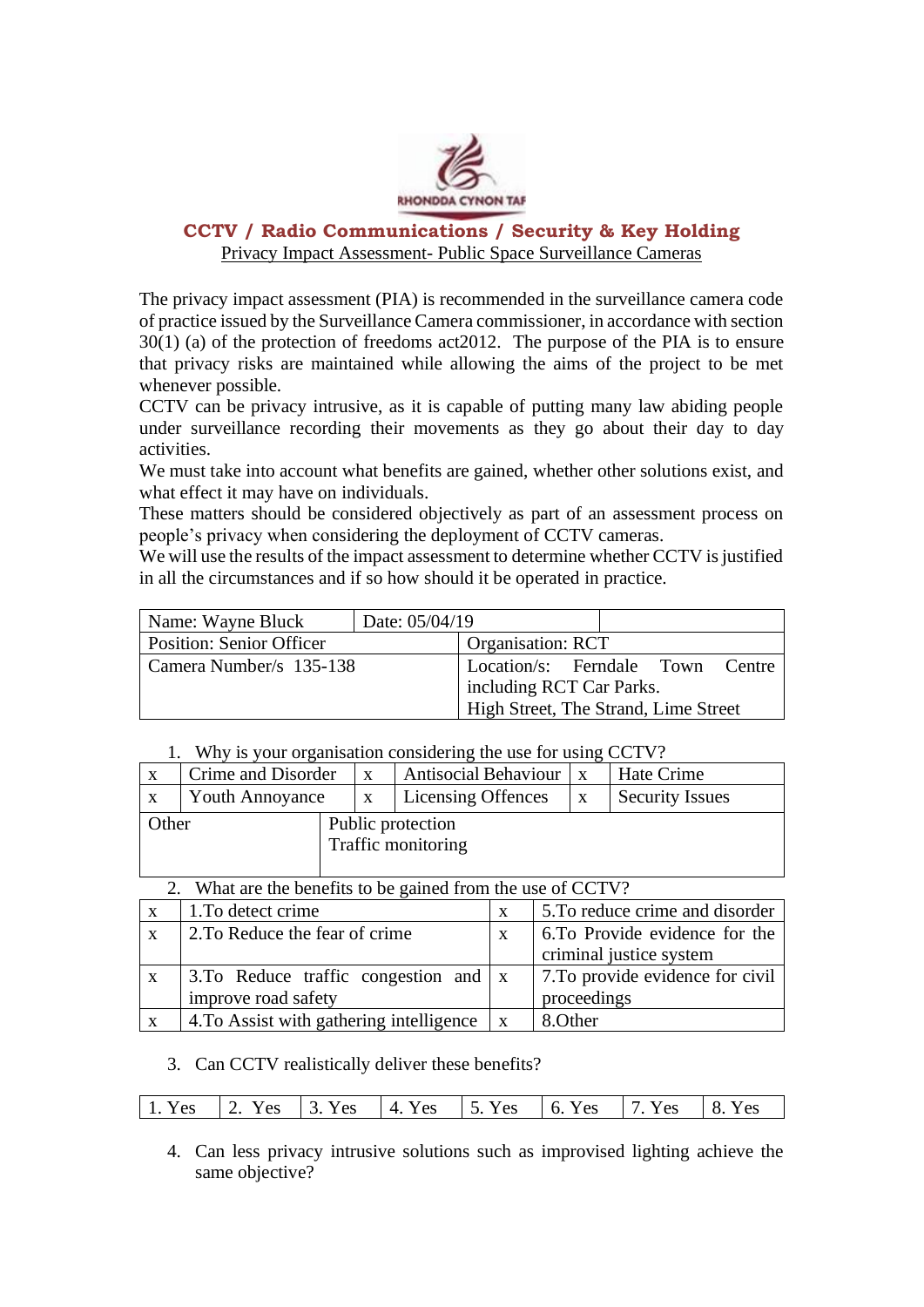| No | Lighting has improved in the area, however this only assists the |  |  |  |  |
|----|------------------------------------------------------------------|--|--|--|--|
|    | CCTV System. No other long term solution is available to provide |  |  |  |  |
|    | security and public/community safety.                            |  |  |  |  |

- 5. Do your organisation need images of identifiable individuals/vehicles?
	- Yes The system is capable of delivering high quality images, in compliance with regulations and produce sufficient evidential images for use of prosecuting bodies.
- 6. What are the views of those who will be under surveillance?

#### Names and addresses of residential premises that oppose the use of CCTV:

| Name: | Address:                                                             |
|-------|----------------------------------------------------------------------|
|       | Local business and residents in the area were consulted!             |
|       | There were no objections to the town centre Public space             |
|       | surveillance system:                                                 |
|       | Additional consultation with SWP and local councillors               |
|       | formed part of the process. Direct consultation was restricted       |
|       | to residents who responded. Local businesses including               |
|       | private letting agencies were also consulted.                        |
|       | Camera locations are assessed annually on the basis of current       |
|       | public expectations and perceptions. For example, if cameras         |
|       | are installed in an area where there is a vibrant night time         |
|       | economy and have been in position for many years we will not         |
|       | seek public consultation but <i>will</i> fully assess them to ensure |
|       | they are still fit for what is deemed their original purpose.        |
|       |                                                                      |

- 7. Will the system deliver the desired benefits now and remain sustainable for the future?
	- Yes:

The system is maintained and updated to ensure continued high quality service

- 8. Is CCTV proportionate to the problem? Yes
- 9. Is it justified in the circumstances?

10. Is it necessary to address a pressing need, such as public safety, crime prevention or national security?

Yes

Yes.

Im*ages are required to be able to identify individuals who commit any breach of the scheme/s objectives and can be used for prosecuting bodies.*